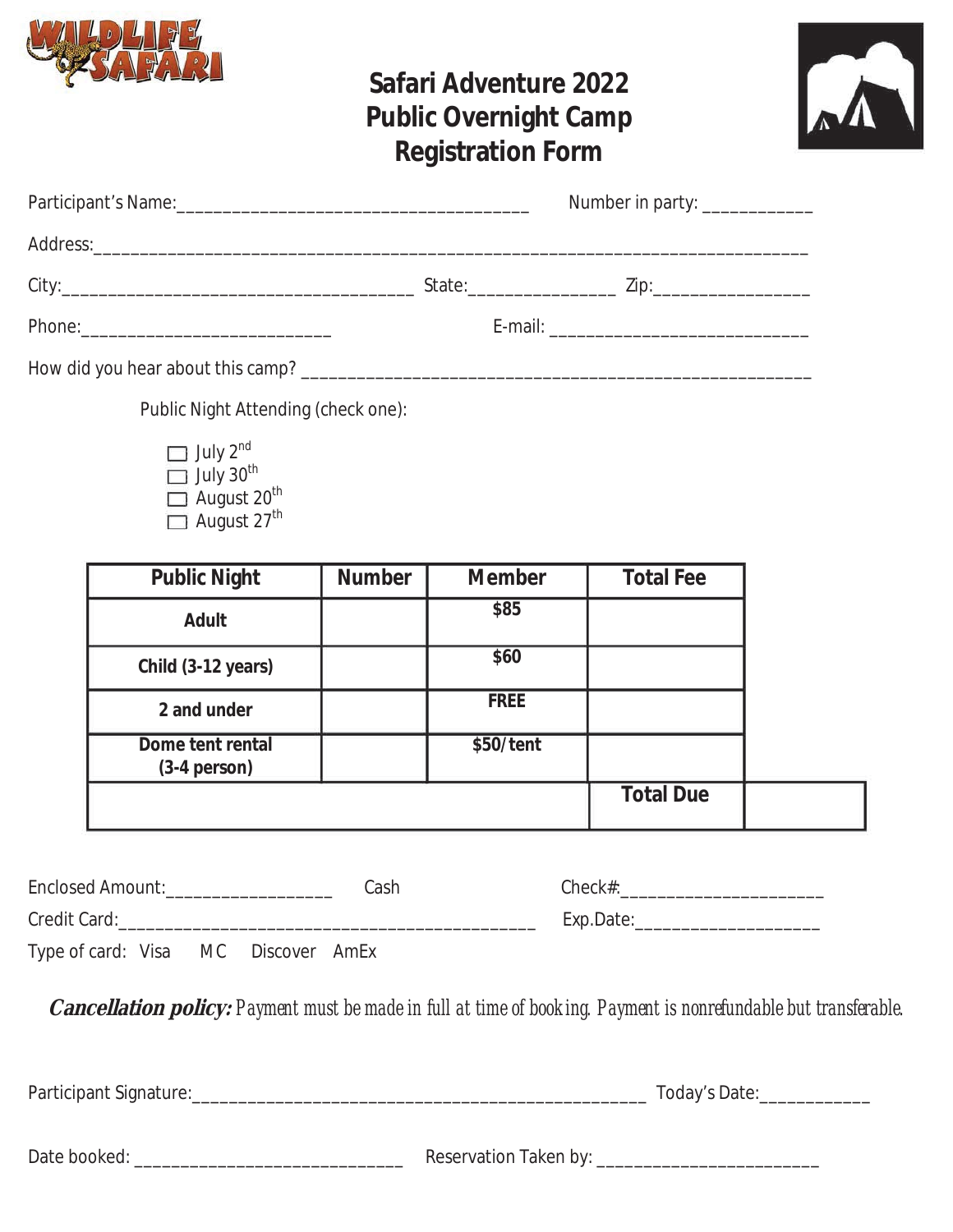## **Medical Waiver and Authorization Form**

| Does your child have any special needs or considerations? No                            |                | <b>Yes</b>                                                                                           |
|-----------------------------------------------------------------------------------------|----------------|------------------------------------------------------------------------------------------------------|
| If yes, please list any medical conditions or activity restrictions in the space below: |                |                                                                                                      |
|                                                                                         |                |                                                                                                      |
| Up-to-date tetanus vaccination? Yes                                                     | N <sub>0</sub> |                                                                                                      |
|                                                                                         |                |                                                                                                      |
|                                                                                         |                | Home Phone: _____________________Work Phone: __________________Cell Phone: _________________________ |
|                                                                                         |                |                                                                                                      |
|                                                                                         |                |                                                                                                      |
|                                                                                         |                |                                                                                                      |
|                                                                                         |                |                                                                                                      |

**I accept and understand that Wildlife Safari is not liable for any injury that my child may incur while on the premises for the camp. I understand that participation in programs at the zoo involves some contact with animals and as such carries with it the potential for risk of injury. Furthermore, in case of medical emergency, I authorize Wildlife Safari and its employees or volunteers to secure all necessary medical services for my child. Further, I agree to be solely responsible for the payment of those services.** 

Parent/guardian \_\_\_\_\_\_\_\_\_\_\_\_\_\_\_\_\_\_\_\_\_\_\_\_\_\_\_\_\_\_\_\_\_\_\_\_\_

### **Media Release Form**

Wildlife Safari may take photos and videos for publicity or documentation purposes (including for the camp Photo CD). These may be used in newsprint, television, The Wildlife Safari website, and park publications/presentations.

Parent/guardian

**Unloading:** Campsite is open at 4:30. You can check in at Guest Services and unload your gear on the **Events Lawn** down in front of Education.

Space is limited and available on a *first come, first served* basis.

Please complete **registration, medical waiver and media release form including payment**. You may drop off completed forms at Wildlife Safari's Guest Services or mail to: Wildlife Safari Camp Registration, PO Box 1600, Winston, OR 97496 or education@wildlifesafari.net

For more information call 541-679-6761 ext 221 or visit www.wildlifesafari.net